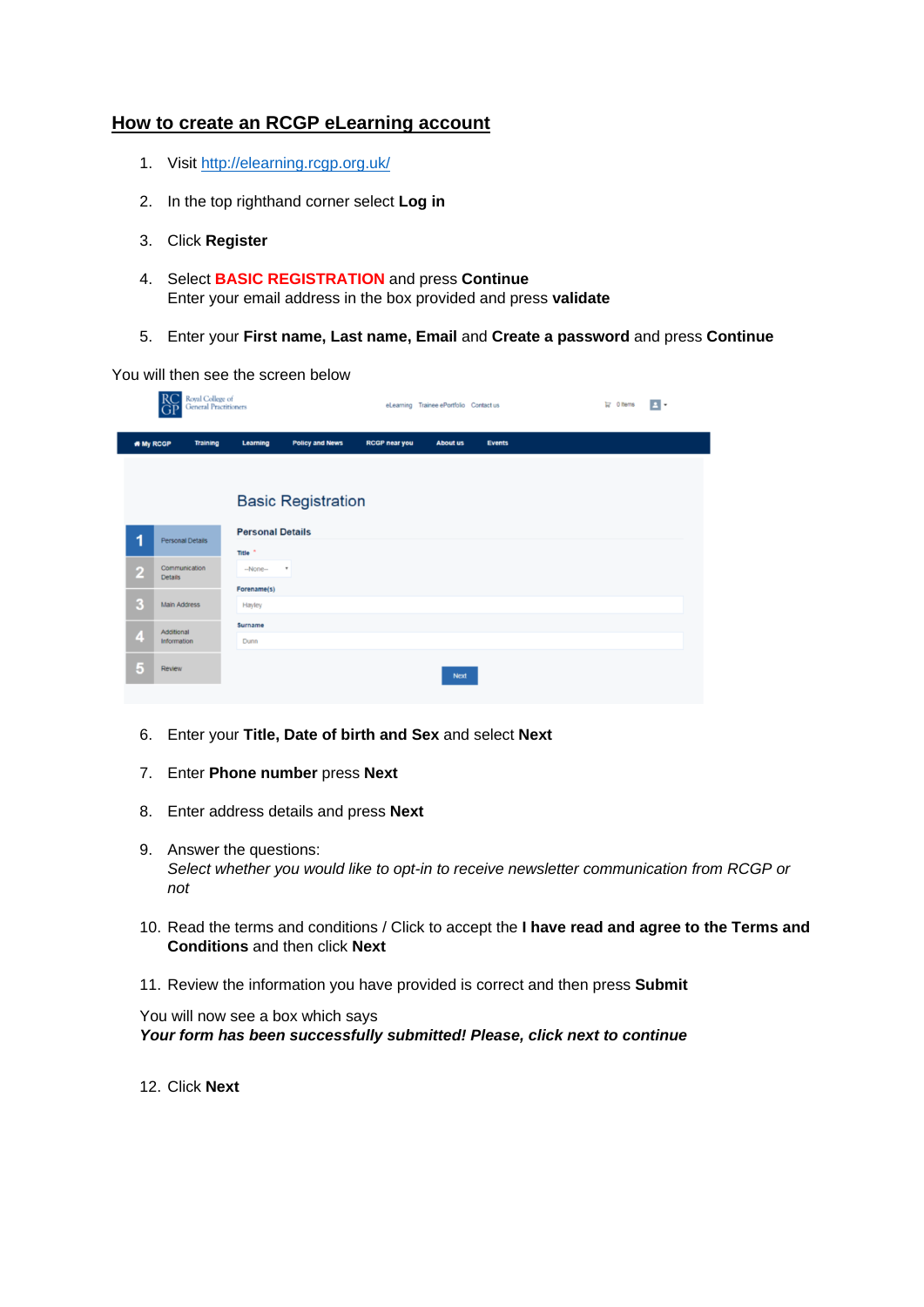

You will then be taken to the screen below:

| Report Served College of General Practitic $x$   Report College of General Practitic $x$   Report Confirmation Page   Royal Colleg $x$ |                                                                                                                                                                         |                 |           |                        |                      |                 |               |  | $\Box$                                                                   |  |
|----------------------------------------------------------------------------------------------------------------------------------------|-------------------------------------------------------------------------------------------------------------------------------------------------------------------------|-----------------|-----------|------------------------|----------------------|-----------------|---------------|--|--------------------------------------------------------------------------|--|
| C<br>$\rightarrow$<br>$\leftarrow$                                                                                                     | A https://rcgpportal.force.com/joinapi_confirmation?id=a3Z0Y000000wngtUAAℴ=3&site=a0d0Y00000AePjGQAV                                                                    |                 |           |                        |                      |                 |               |  |                                                                          |  |
|                                                                                                                                        | Royal College of<br>eLearning Trainee ePortfolio Contact us<br><b>General Practitioners</b>                                                                             |                 |           |                        |                      |                 |               |  | E -                                                                      |  |
|                                                                                                                                        | # My RCGP                                                                                                                                                               | <b>Training</b> | Learning  | <b>Policy and News</b> | <b>RCGP near you</b> | <b>About us</b> | <b>Events</b> |  |                                                                          |  |
|                                                                                                                                        | <b>Confirmation Page</b>                                                                                                                                                |                 |           |                        |                      |                 |               |  |                                                                          |  |
|                                                                                                                                        | Thank you<br>Thank you for registering for general access to the RCGP website.<br>An email confirming your registration has been sent to the email address you entered. |                 |           |                        |                      |                 |               |  |                                                                          |  |
|                                                                                                                                        | Login > My RCGP<br><b>Continue to Online Learning Environment</b>                                                                                                       |                 |           |                        |                      |                 |               |  |                                                                          |  |
|                                                                                                                                        | Learn more about RCGP Membership Grades<br>If you need help with your login, please contact Member Services login support at: login@rcgp.org.uk.                        |                 |           |                        |                      |                 |               |  |                                                                          |  |
|                                                                                                                                        |                                                                                                                                                                         |                 |           |                        | My RCGP              |                 |               |  |                                                                          |  |
|                                                                                                                                        |                                                                                                                                                                         |                 |           |                        |                      |                 |               |  |                                                                          |  |
| $\Box$                                                                                                                                 | $0\overline{2}$<br><b>Contract</b>                                                                                                                                      | w<br>۞          | $\bullet$ |                        |                      |                 |               |  | 10:24<br>$R^2 \wedge \blacksquare \square \triangleq \Phi$<br>15/04/2019 |  |

## 13. Click **Continue to Online Learning Environment**

You have now registered for an eLearning account. To access the International GP Self-Test Modules please follow the instructions below:

## **How to register to access the IGPR Self-Test Modules**

- 14. Open the **eLearning [home page](http://elearning.rcgp.org.uk/)** in your web browser
- 15. In the top righthand corner click **Log in**
- 16. Enter your **Email** and **Password** and click **Log on**
- 17. In the top righthand corner click on **Your Name**. Shown as (You are logged in as **YOUR NAME**)